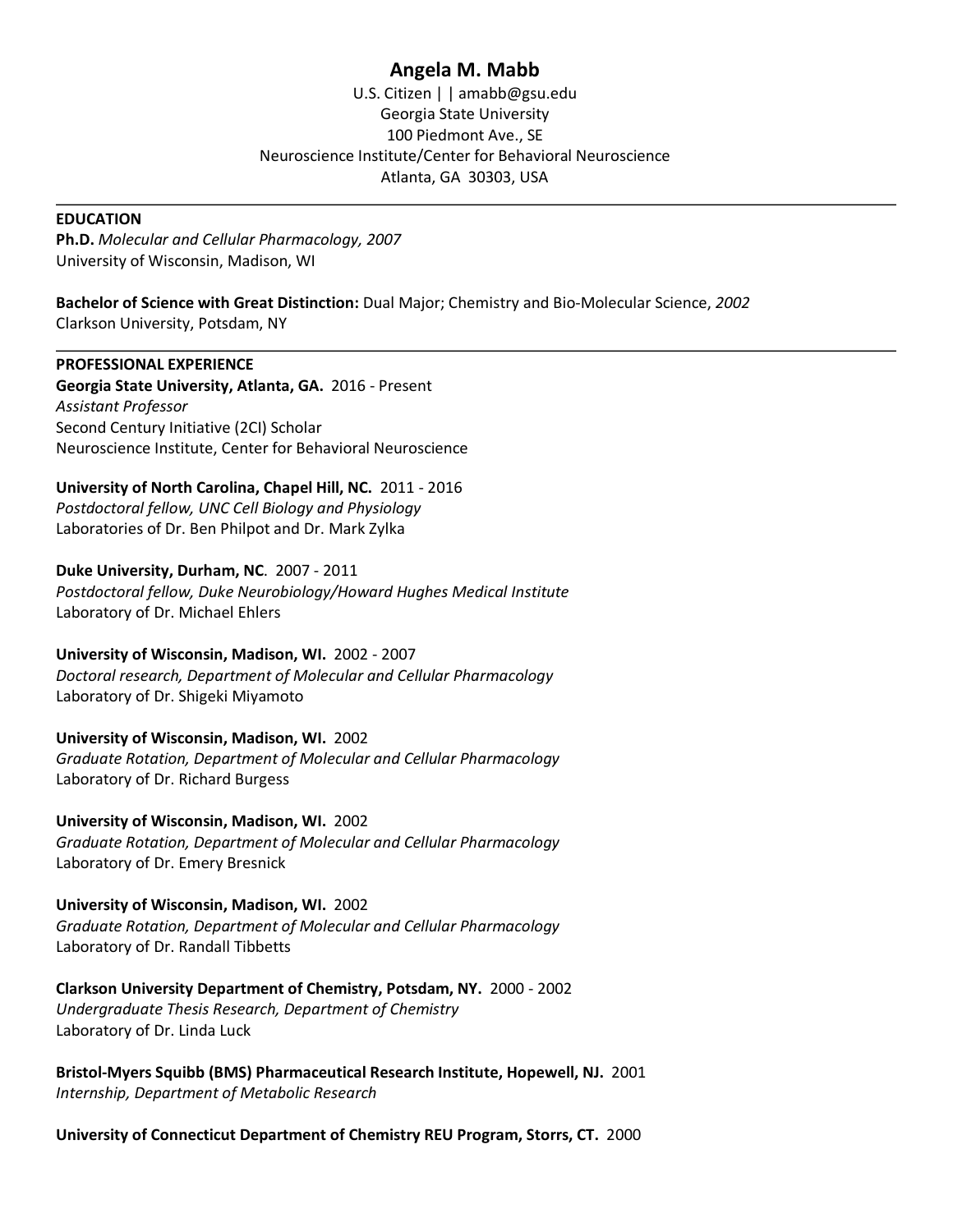## **PEER REVIEWED PUBLICATIONS**

Graduate students (+), undergraduate students (++) # = Co-corresponding Author, \* = First author, 9 = Lead/Senior Author

- 1. Ghane MA<sup>+\*</sup>, Yakout DW<sup>+\*</sup>, Mabb AM. A high-content assay for monitoring AMPA receptor trafficking. J Vis Exp. 2019 Jan 28;(143). doi: 10.3791/59048.
- 2. Wall MJ, Collins DR, Chery SL<sup>++</sup>, Allen ZD, Pastuzyn ED, George AJ<sup>+</sup>, Nikolova VD, Moy SS, Philpot BD, Shepherd JD, Müller J, Ehlers MD, **Mabb AM<sup>#9</sup>**, Corrêa SAL<sup>#</sup>. The temporal dynamics of Arc expression regulate cognitive flexibility. *Neuron*. 2018 May 24. pii: S0896-6273(18)30384-2. doi: 10.1016/j.neuron.2018.05.012. This paper was highlighted on over 30 international news websites.
- 3. George AJ<sup>+</sup>, Hoffiz YC<sup>+</sup>, Charles AJ<sup>++</sup>, Zhu Y, and Mabb AM. A comprehensive atlas of E3 ubiquitin ligase mutations in neurological disorders. *Frontiers in Genetics*. 2018 Feb 14;9:29. doi: 10.3389/fgene.2018.00029. eCollection 2018. Invited Review.
- 4. **Mabb AM#** and Ehlers MD# . Arc ubiquitination in synaptic plasticity. *Seminars in Cell and Developmental Biology*. 2018 May;77:10-16. doi: 10.1016/j.semcdb.2017.09.009. Epub 2017 Sep 7. Invited Review.
- 5. **Mabb AM**, Simon JM, King IF, Lee HM, An LK, Philpot BD, Zylka MJ. Topoisomerase 1 regulates gene expression in neurons through cleavage complex-dependent and -independent mechanisms. *PLOS ONE*. 2016. 11(5): e0156439. Doi:10.1371/journal.pone.0156439. eCollection 2016.
- 6. Niedringhaus M, Dumitru R, **Mabb AM**, Wang Y, Philpot BD, Allbritton NL, Taylor AM. Transferable neuronal mini-cultures to accelerate screening in primary and induced pluripotent stem cell-derived neurons. *Scientific Reports***.** 2015 Feb 10;5:8353.
- 7. **Mabb AM**, Kullmann PH, Twomey MA, Miriyala J, Philpot BD, Zylka MJ. Topoisomerase 1 inhibition reversibly impairs synaptic function. *Proceedings of the National Academy of Sciences.* 2014 Dec 2;111(48):17290-5.
- 8. **Mabb AM\***, Je HS\*, Wall MJ, Robinson CG, Larsen RS, Qiang Y, Corrêa SA, and Ehlers MD. Triad3A regulates synaptic strength by ubiquitination of Arc.*Neuron.* 2014 Jun 18;82(6):1299-316.
- 9. King IF, Yandava CN, **Mabb AM**, Hsiao JS, Huang HS, Pearson BL, Calabrese JM, Starmer J, Parker JS, Magnuson T, Chamberlain SJ, Philpot BD, Zylka MJ. Topoisomerases facilitate transcription of long genes linked to autism. *Nature*. 2013 Sep 5;501(7465):58-62.
- 10. Peixoto RT, Kunz PA, Kwon H, **Mabb AM**, Sabatini BL, Philpot BD, Ehlers MD. Trans-synaptic signaling by activitydependent cleavage of Neuroligin-1. *Neuron*. 2012 Oct;76(2):396-409. *Featured cover article.*
- 11. Huang H-S\*, Allen JA\*, **Mabb AM**, King IF, Miriyala JL, Taylor-Blake B, Sciaky N, Dutton JW, Lee H-M, Chen X, Jin J, Bridges AS, Zylka MJ, Roth BL, Philpot BD. Topoisomerase inhibitors unsilence the dormant allele of Ube3a in neurons. *Nature.* 2011 Dec 21;481(7380):185-9.
- 12. Lee MH, **Mabb AM**, Gill GB, Yeh ET, and Miyamoto S. NF-kB Induction of the SUMO Protease SENP2: A negative feedback loop to attenuate cell survival response to genotoxic stress. *Molecular Cell.* 2011 Jul 22;43(2):180-91.
- 13. Yang Y, Xia F, Hermance N, **Mabb A**, Simonson S, Morrissey S, Gandhi P, Munson M, Miyamoto S, Kelliher MA. A cytosolic ATM/NEMO/RIP1 complex recruits TAK1 to mediate the NF-kB and p38 MAP kinase/MAPKAP-2 responses to DNA damage**.** *Molecular and Cellular Biology.* 2011 Jul;31(14):2774-86.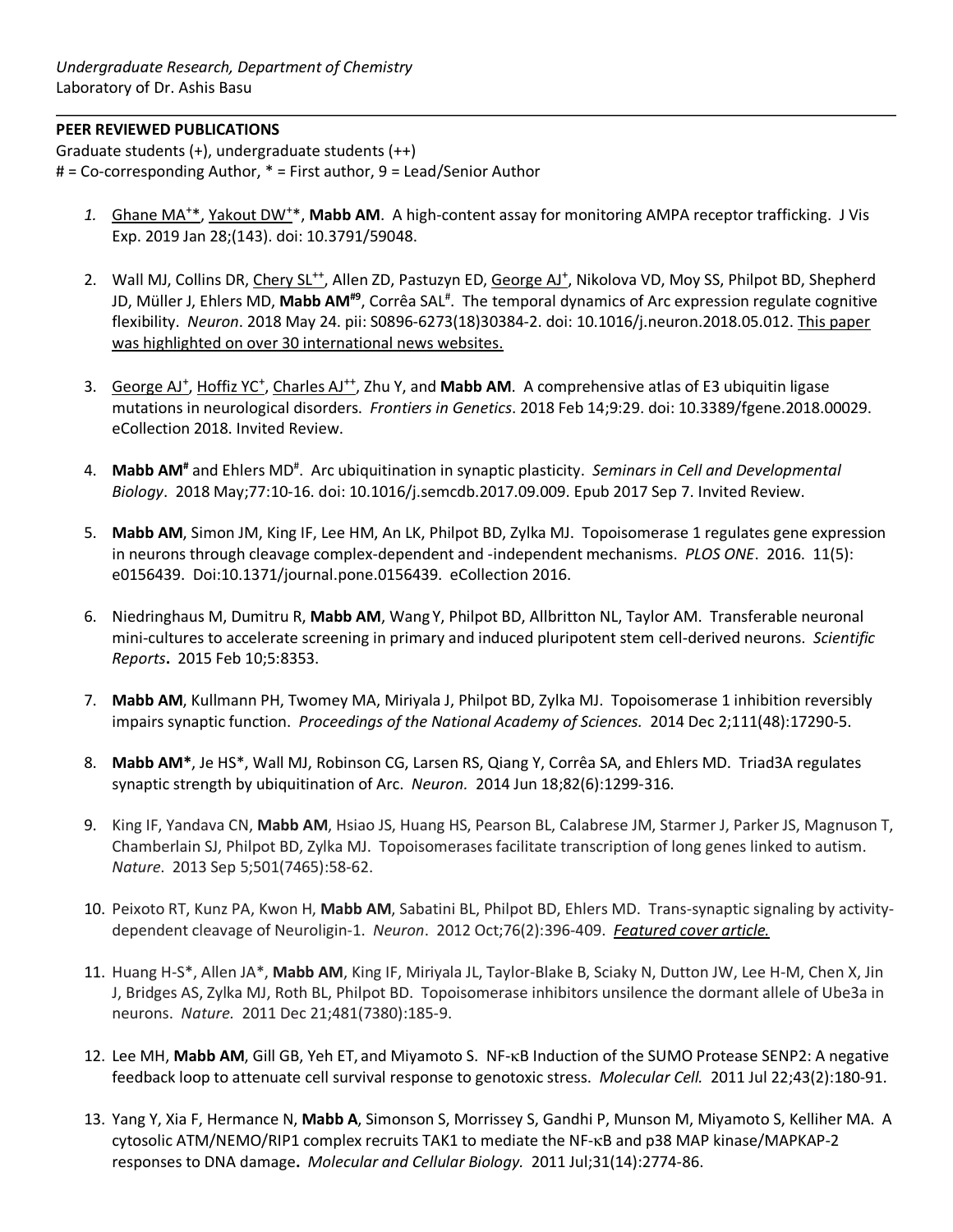- 14. **Mabb AM\***, Judson MC\*, Zylka MJ, Philpot BD. Angelman Syndrome: Insights into Genomic Imprinting and Neurodevelopmental Phenotypes. *Trends in Neuroscience.* 2011 Jun;34(6):293-303. Review. *Featured cover article.*
- 15. **Mabb AM** and Ehlers MD. Ubiquitination in postsynaptic function and plasticity. *Annual Review of Cell and Developmental Biology.* 2010 Nov 10;26:179-210.
- 16. **Mabb AM** and Miyamoto S. SUMO and NF-kB ties. *Cell Mol Life Sci.* 2007 Aug;64(15):1979-96. Review.
- 17. **Mabb AM**, Wuerzberger-Davis SM, Miyamoto S. PIASy mediates NEMO sumoylation and NF-kB activation in response to genotoxic stress. *Nature Cell Biology.* 2006 Sep:8(9):986-93.
- 18. Wu ZH, **Mabb A**, Miyamoto S. PIDD: A Switch Hitter. *Cell*. 2005 Dec 16:123(6):980-2.
- 19. Shi Y, Venkataraman SL, Dodson GE, **Mabb AM**, LeBlanc S, Tibbetts RS. Direct regulation of CREB transcriptional activity by ATM in response to genotoxic stress. *Proceedings of the National Academy of Sciences.* 2004 Apr 20;101(16):5898-903.

#### **EXTRAMURAL FUNDING**

- Whitehall Foundation (Grant 2017-05-35), PI. 08/01/2017 07/31/2020 (\$216,668 direct costs, 3 years)
	- o Role of immediate early gene turnover in learning-related behaviors

#### **INTERNAL FUNDING**

- Brains & Behavior Seed Grant, PI. 07/01/2019 06/30/2020
	- (\$18,769 direct costs, 1 year)
		- $\circ$  Development, validation, and use of a photoconvertible sensor for illuminating rodent neural ensembles in principle pyramidal excitatory neurons
- Cleon C. Arrington Research Initiation Grant Program (RIG-93), PI. 07/01/2018 06/30/2019 (\$20,000 direct costs, 1 year)
	- o Generation of a pre-clinical model for neurological disorders

#### **TECHNOLOGY AWARDS**

- Rare Genomics Institute, BeHEARD Rare Disease Science Challenge, Technology Prize. 06/23/2017 (Valued at \$2,408)
	- o Receipt of mice from Jackson Laboratories for Gordon Holmes project

#### **PREVIOUS FUNDING**

- Joseph E. Wagstaff Postdoctoral Fellowship. 2013 2015
- NIH NINDS, National Research Service Award (NRSA) F32-NS067712. 2010 2012
- Ruth K. Broad Fellowship. 2009 2010
- NIH sponsored postdoctoral fellowship in the Fundamental & Translational Neuroscience Program T32- NS051156. 2007 - 2008
- Department of Defense Breast Cancer Research Program Predoctoral Traineeship Award BC044529. 2005 2007
- MCP NIH sponsored training grant T32-GM008688. 2002 2004

## **PROFESSIONAL EXPERIENCE**

**Grant Review Panels**

- Alzheimer's Association Research Grant (AARG)-NTF program. 2018, 2019
- National Science Foundation Graduate Research Fellowship Program, reviewer. 2018, 2019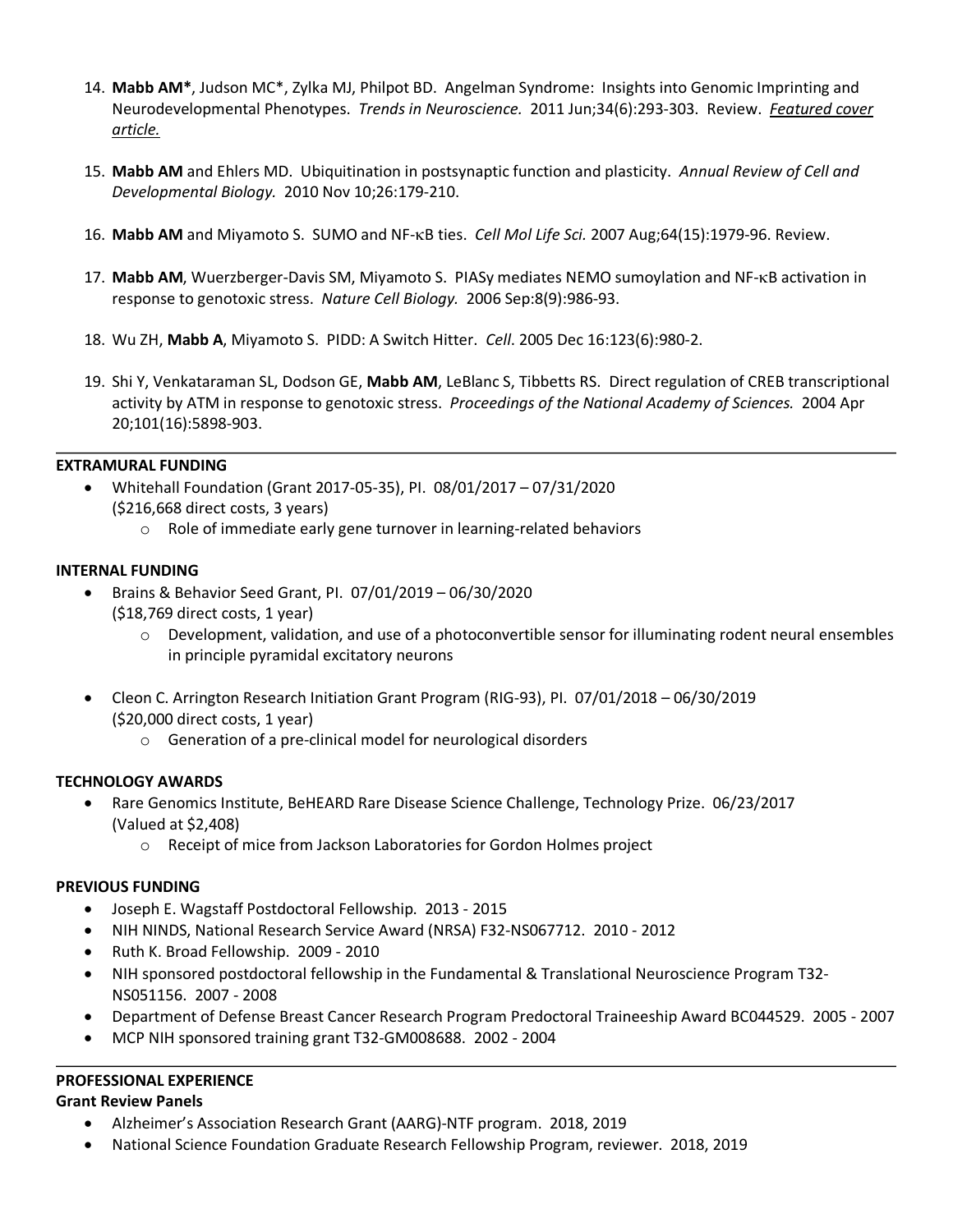- Alzheimer's Association Research Grant (AARG) program. 2018
- Alzheimer's Association Research Fellowship (AARF) program. 2016, 2017
- External Evaluator for E-Rare funding initiative. 2014

## **Journal Reviewer**

- *Ad hoc* reviewer for the following scientific journals
	- o Nature Reviews Neuroscience
	- o Molecular Neurobiology
	- o JoVE (Journal of Visualized Experiments)
	- o Journal of Neurophysiology
	- o Scientific Reports
	- o Seminars in Cell & Developmental Biology
	- o Journal of Neuroimmunology
	- o PLOS ONE
	- o Frontiers in Synaptic Neuroscience

#### **AWARDS**

- NIH sponsored Keystone Symposia Scholarship. 2006
- Vilas Travel Grant Award. 2005
- Lovenhart Scholarship. 2002
- Northern New York Section of the American Chemical Society Award. 2002
- Member of Phi Delta Epsilon, Treasurer. 2001 2002
- Clarkson University Leadership Award. 1998 2002

#### **INVITED LECTURES**

- 1. **Erasmus MC Department of Neuroscience Seminar Series.** Rotterdam, Netherlands. December 3rd, 2018 Role of Protein Ubiquitination in Neurological Disease and Cognition
- 2. **Molecular Biosciences Interest Group, Kennesaw State University.** Kennesaw, GA. April 14th, 2017 Role of the Ubiquitin Pathway in Neurological Disease and Cognition
- 3. **Center for Diagnostics and Therapeutics, Georgia State University.** Atlanta, GA. March 21st, 2017 Establishing a Disease Based Ubiquitin Ligase Code of the Neuronal Proteome
- 4. **Biology Graduate Seminar Series, Georgia State University.** Atlanta, GA. January 20th, 2017 Role of the Ubiquitin Pathway in Neurological Disease and Cognition
- 5. **Genzyme Framingham, MA.** February 17<sup>th</sup>, 2012 Development of Angelman Syndrome Therapeutics

#### **STUDENT INVITED LECTURES**

- 1. **Emory University Frontiers in Neuroscience Seminar Series.** January 25th, 2019 Role of protein ubiquitination in neurological disease and cognition
- 2. **Georgia State University American Medical Student Association (AMSA).** October 2<sup>nd</sup>, 2018 Mechanisms and circuits that control cognitive flexibility
- 3. **Georgia State University** *Beta-Beta-Beta* **Biological Honor Society.** October 13th, 2016 Navigating the Academic Landscape

#### **MEETING PRESENTATIONS**

1. 16<sup>th</sup> Annual Discovery on Target, CNS and Neurodegenerative Targets, Boston MA. September 26<sup>th</sup>-27<sup>th</sup>, 2018 "Mechanistic insights into the use of mevalonate pathway modulators as cognitive enhancers" (Invited Talk)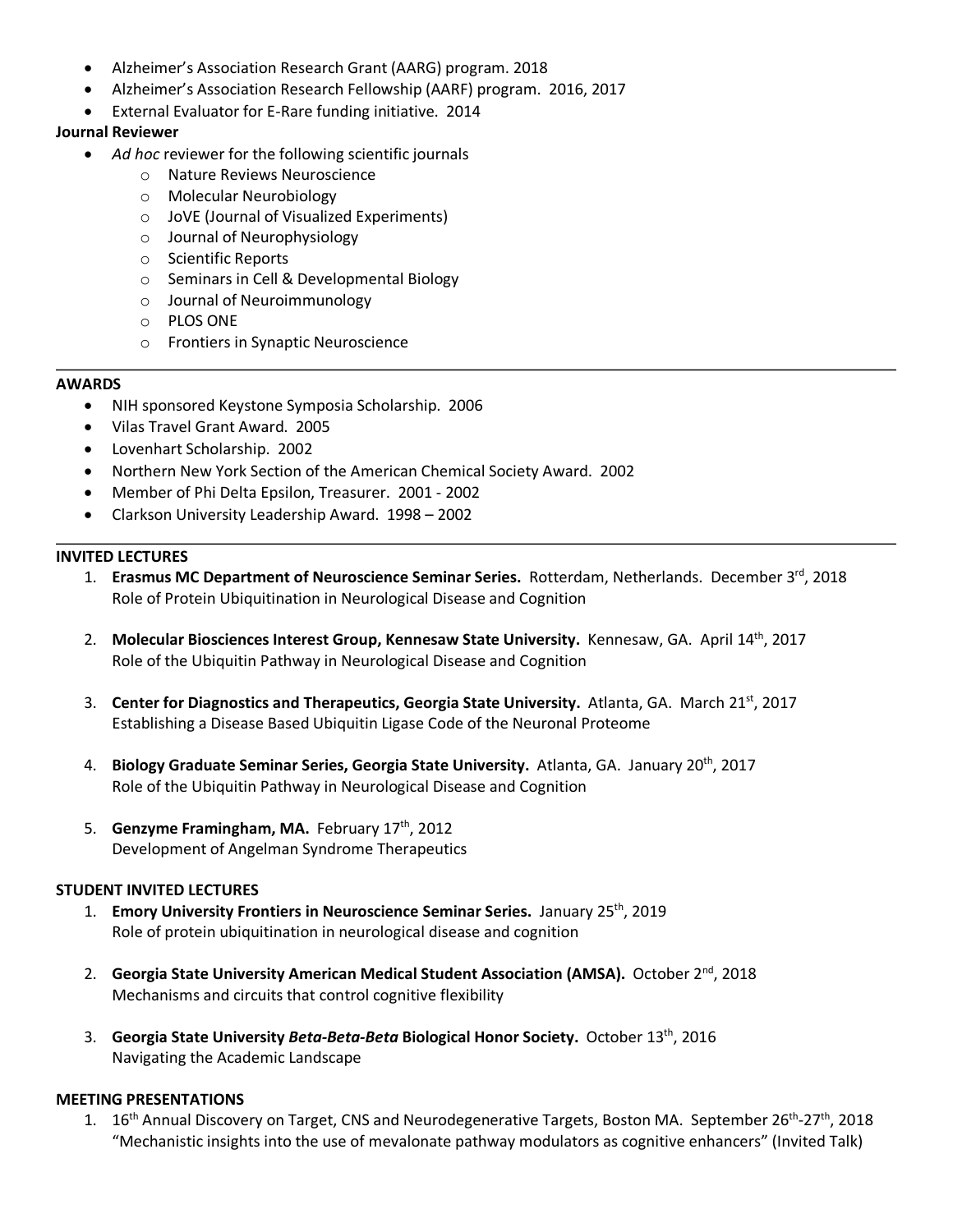- 2. ION Symposium, Emory University, Atlanta GA. July 27<sup>th</sup>, 2018 "The Temporal Dynamics of Arc Regulate Cognitive Flexibility" (Keynote Talk)
- 3. First Annual Georgia Collegiate Neuroscience Symposium, University of Georgia, Athens GA. April 20<sup>th</sup>, 2018 "Ubiquitin-dependent control of Cognition" (Invited Talk)
- 4. Atlanta Society for Neuroscience, January 25<sup>th</sup>, Atlanta GA, 2018. "Ubiquitin-dependent Control of Cognition" (Invited Talk)
- 5. Atlanta Autism Consortium (AAC) and Emory Conte Center, Autism Research Symposium and Poster Session, Atlanta GA, September 28th 2017. "Role of Protein Ubiquitination in Autism Spectrum Disorder" (Invited Talk)
- 6. Molecular Translational Diagnostics and Medicine Joint Group Meeting, Atlanta GA, May 24th, 2017. "Emerging Roles of Arc Ubiquitination in Synaptic Plasticity" (Talk)
- 7. Egr3, Arc, and Neural Plasticity in Behavior and Psychiatry, Washington State University, Spokane WA, October 5<sup>th</sup>, 2015. "Role of Ubiquitination in Post-Translational Regulation of Arc" (Invited Talk)
- 8. 12<sup>th</sup> National Meeting, France Association for Angelman Syndrome (AFSA). October 18<sup>th</sup>, 2014 "Mechanisms of UBE3A Imprinting" (Talk)
- 9. 3<sup>rd</sup> Angelman Syndrome International Meeting, Paris France. October 17<sup>th</sup>, 2014 "Mechanisms of UBE3A Imprinting" (Talk)
- 10. XIX Angelman Syndrome National Meeting (OR.S.A.), Perugia Italy. October 10<sup>th</sup>, 2014 "Mechanisms of UBE3A Imprinting" (Talk)
- 11. ASSERT Coventry, England. September 1st, 2012 "A New Angle on Angelman Syndrome" (Keynote Talk)
- 12. Third International Conference on Ubiquitin, Ubiquitin-Like Proteins and Cancer, Houston TX, 2006 (Talk)
- 13. MCP Signal Transduction Research Training Symposium, Madison WI, 2005 (Talk)
- 14. Clarkson University Department of Chemistry Seminar Series, Potsdam NY, 2002 (Talk)
- 15. NSF-sponsored REU Chemistry Seminar Talks, Storrs CT, 2000 (Talk)

## **PUBLISHED ABSTRACTS**

(Graduate students (+), undergraduate students (++))

- 1. "Role of *Rnf216/Triad3* on neuron development and degeneration." A. Charles<sup>++</sup>, A. Mabb; Society for Neuroscience Meeting, San Diego CA, November 6, 2018.
- 2. "Emerging roles of Rnf216/Triad3 in the hypothalamic-pituitary-gonadal axis." A. George<sup>+</sup>, A. Mabb; Society for Neuroscience Meeting, San Diego CA, November 6, 2018.
- 3. "Defects in Arc turnover impair cognitive flexibility." A. Ghane<sup>+</sup>, M. Wall, D. Collins, S. Chery<sup>++</sup>, Z. Allen, E. Pastuzyn, A. George<sup>+</sup>, V. Nikolova, S. Moy, B. Philpot, J. Shepherd, J. Muller, M. Ehlers, S. Correa, A. Mabb; Society for Neuroscience Meeting, San Diego CA, November 5, 2018.
- 4. "Dorsal CA1 ensemble activity during an attentional set-shifting task." A. Ghane<sup>+</sup>, K. Daley<sup>+</sup>, Z. Allen, I. Belykh, A. Mabb; Molecular and Cellular Cognition Society 17<sup>th</sup> Annual Symposium, San Diego CA, November 1, 2018.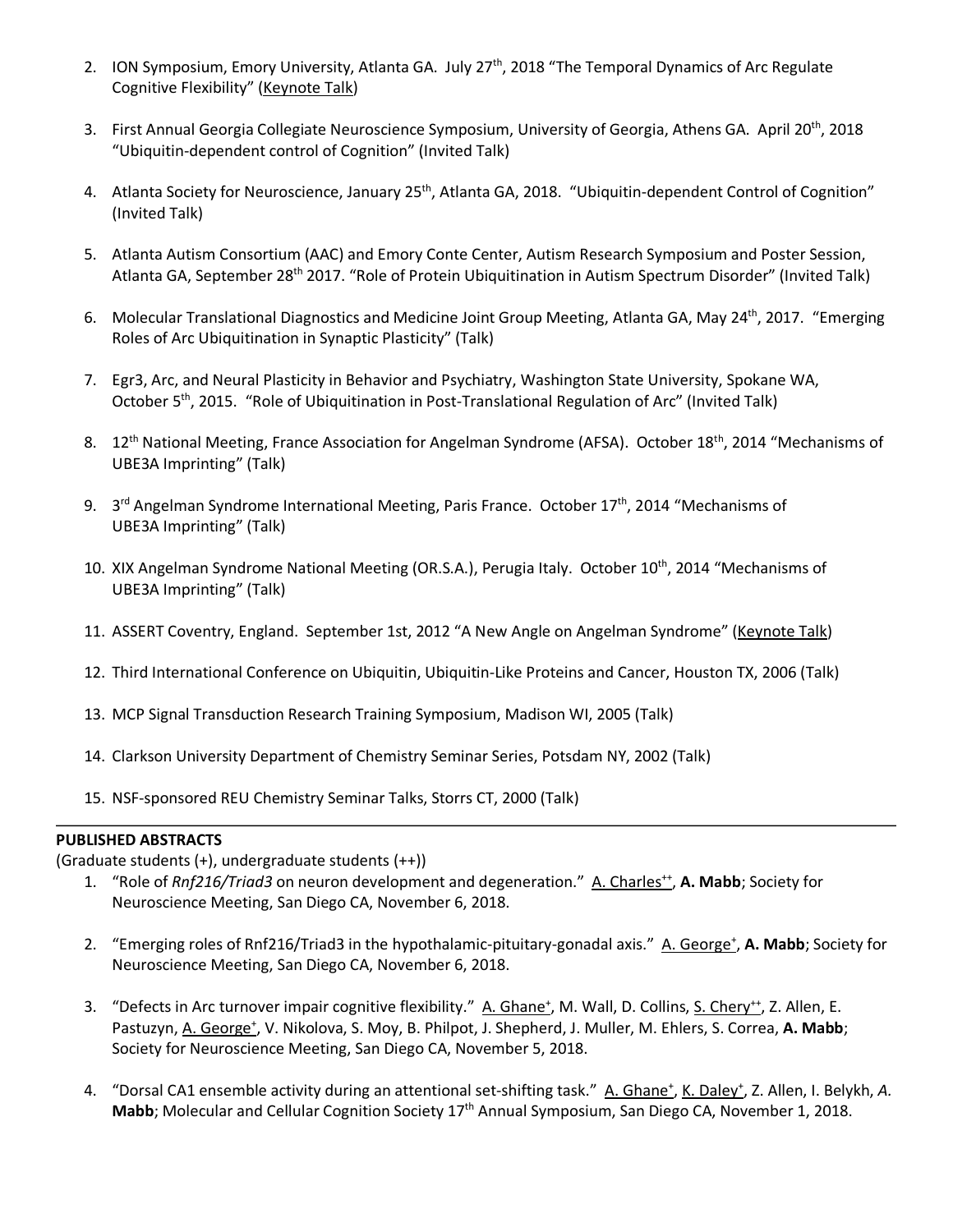- 5. "Effects of delta-tocotrienol and lovastatin on GluA1 and the accumulation of Amyloid-beta protein: role of the mevalonate pathway." K. Bechdol<sup>++</sup>, S.T. Yount<sup>++</sup>, S. Sparks<sup>++</sup>, Z.A. Allen, A. M. Mabb, W. XIA, H. Mo; American Society of Nutrition, Boston, MA. June 6, 2018.
- 6. "The temporal dynamics of Arc expression regulate cognitive flexibility." A. Mabb, M. Wall, D. Collins, S. Chery<sup>++</sup>, Z. Allen, E. Pastuzyn, A. George<sup>+</sup>, V. Nikolova, S. Moy, B. Philpot, J. Shepherd, J. Muller, M. Ehlers, S. Correa; Society for Neuroscience Meeting, Washington, D.C. November 11-15, 2017.
- 7. "Effect of delta-tocotrienols on GluA1 and amyloid beta protein: mevalonate pathway and beyond." **A. Mabb**, S.T. Yount<sup>+</sup>, Z.A. Allen, H. Mo, W. Xia; Society for Neuroscience Meeting; Washington, D.C. November 11-15, 2017.
- 8. "The temporal dynamics of Arc expression regulate cognitive flexibility." S. Correa, M. Wall, D. Collins, **S.**  Chery<sup>++</sup>, Z. Allen, E. Pastuzyn, A. George<sup>+</sup>, V. Nikolova, S. Moy, B. Philpot, J. Shepherd, J. Muller, M. Ehlers, A. **Mabb**. 9th International Meeting on Metabotropic Glutamate Receptors, Taorima, Sicily, Italy, October 1-6, 2017.
- 9. "Triad3A regulates synaptic strength by ubiquitination of Arc." H.S. Je, **A. Mabb**, M. Wall, C. Robinson, R. Larsen, Y. Qiang, S. Correa, M. Ehlers; Society for Neuroscience Meeting, Washington, D.C. November 15-19, 2014.
- 10. "Feasibility of high-throughput screening in neurons using microraft arrays." M. Niedringhaus, **A. Mabb**, Y. Wang, P. Kunz, B. Philpot, N. Allbritton, A. Taylor; Society for Neuroscience Meeting, San Diego, CA. November 9-13, 2013.
- 11. "Triad3A regulates synaptic strength by ubiquitination of Arc at endocytic zones." **A. Mabb**, H. Je, R. Larsen, C. Robinson, M. Ehlers. Keystone Symposia: Synapses and Circuits: From Formation to Disease, Steamboat Springs CO, April 1-6, 2012.
- 12. Triad3A regulates synaptic strength by ubiquitination of Arc at endocytic zones." **A. Mabb**, H. Je, R. Larsen, C. Robinson, M. Ehlers; Society for Neuroscience Meeting, Washington DC, November 2011.
- 13. "PIASy mediates NEMO SUMOylation and NF-kB activation in response to genotoxic stress." **A. Mabb**, S. Davis, S. Miyamoto; Department of Defense Era of Hope Breast Cancer Research Conference, Baltimore MD, June 25-28, 2008.
- 14. "A SUMO E3 promotes NEMO SUMOylation and NF-kB activation in response to genotoxic stress." **A. Mabb**, S. Wuerzberger-Davis, S. Miyamoto; Keystone Symposia: NF-kB: 20 Years on the Road from Biochemistry to Pathology, Banff AB, March 23-28, 2006
- 15. "A SUMO ligase for NEMO." **A. Mabb** and S. Miyamoto; The Ubiquitin Family meeting at Cold Spring Harbor Laboratory, Cold Spring Harbor NY, May 2005.

## **RELEVANT NEUROSCIENCE-RELATED COURSES:**

- MBL Woods Hole Neurobiology Course. Summer 2009
- Neurobiology of Disease. Fall 2008

#### **PROFESSIONAL SOCIETIES**

- Molecular and Cellular Cognition Society (MCCS). 2018 present
- Atlanta Autism Consortium Member. 2017 present
- Lifetime Member, Nu Rho Psi, Neuroscience Academic Honor Society. 2016 present
- Member, Society for Neuroscience. 2010 present

## **MENTORSHIP AND TRAINING**

## **Current Postdoctoral fellows**

• Dr. Wei Wei, Neuroscience Institute (June 2018 – Present)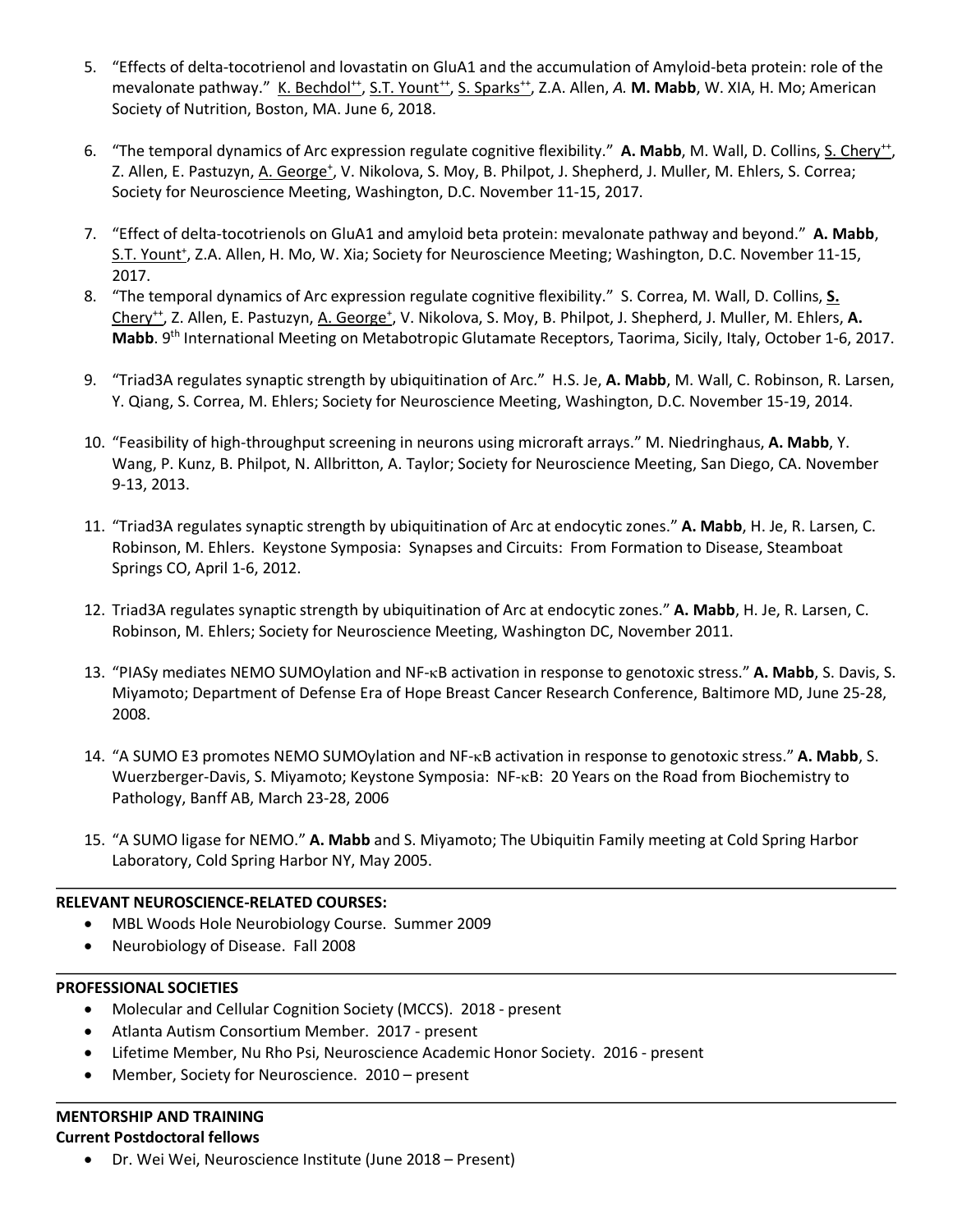#### **Current Graduate students**

- Dina Yakout, Neuroscience Institute (February 2018 Present)
- Mohammad Ghane, Neuroscience Institute (July 2017 Present)
- Arlene George, Neuroscience Institute (October 2016 Present)

#### **Current Master students**

• Jayashree Kadirvelu, Georgia State University, Neuroscience Institute (July 2017 – present)

#### **Current Undergraduate students**

- Dustin E. Grossman, Georgia State University (October 2018 present), University Assistantship Scholar (January 2019 – present)
- Antoinette J. Charles, Georgia State University, University Assistantship Scholar, Gates Millenium Scholar (August 2016 – present)

#### **Current High School students**

• Joseph Sexton, Forsyth High School (June 2018 – present)

## **Former Postdoctoral fellows**

• Dr. Harshul Batra, Neuroscience Institute. Co-mentored with Dr. Elliott Albers and Dr. Daniel Cox. (September 2017 – March 2018), Microbiology Supervisor, AmerisourceBergen

#### **Former post baccalaureates**

• Lucas Gomes Marques, Georgia State University, post baccalaureate researcher volunteer (October 2017 – December 2018), Morehouse School of Medicine (fall 2019)

## **Former Undergraduate students (with current affiliations)**

- Sophie T. Yount, Georgia State University, Brains & Behavior Scholar (summer 2017), Co-mentored with Dr. Huanbiao Mo (June 2017– December 2018), Emory University Molecular and Systems Pharmacology Graduate Program (fall 2019)
- Fernanda P. Tallard, Georgia State University undergraduate/post baccalaureate researcher (May 2017 – September 2018)
- Bailey B. Cottrill, Georgia State University, GSU IMSD student (November 2016 June 2018), Honors thesis
- Samantha L. Chery, Georgia State University, GSU IMSD student, undergraduate/post baccalaureate researcher (June 2016 – June 2017), University of North Carolina, PREP Program (2017-2018), University of North Carolina Biological and Biomedical Sciences Ph.D. Program (2018 – Present)
- Christopher Ware, University of Georgia, volunteer summer student (June 2016 August 2016), University of Chicago PREP program (June 2018 – August 2019), Georgia State University Neuroscience Institute Graduate Program (fall 2019)

#### **Dissertation Committee Member, Graduate Students**

- Cassandra L. Miller, Georgia State University, Chemistry (March 2019 present)
- Li Zhou, Georgia State University, Chemistry (October 2018 present)
- Shatabdi Bhattacharjee, Georgia State University, Neuroscience Institute (July 2017 present)
- Atit Patel, Georgia State University, Neuroscience Institute (June 2017 present)
- David Mudd, Georgia State University, Neuroscience Institute (May 2017 present)
- Leah Krevitt, Georgia State University, Neuroscience Institute (June 2017 August 2018)

#### **Neuroscience Advisory Committee, Graduate Students**

- Member, Dusty Moon, Georgia State University, Neuroscience Institute (August 2018 present)
- Member, Dina Yakout, Georgia State University, Neuroscience Institute (August 2017 present)
- Chair, Mohammad Ghane, Georgia State University, Neuroscience Institute (August 2017 present)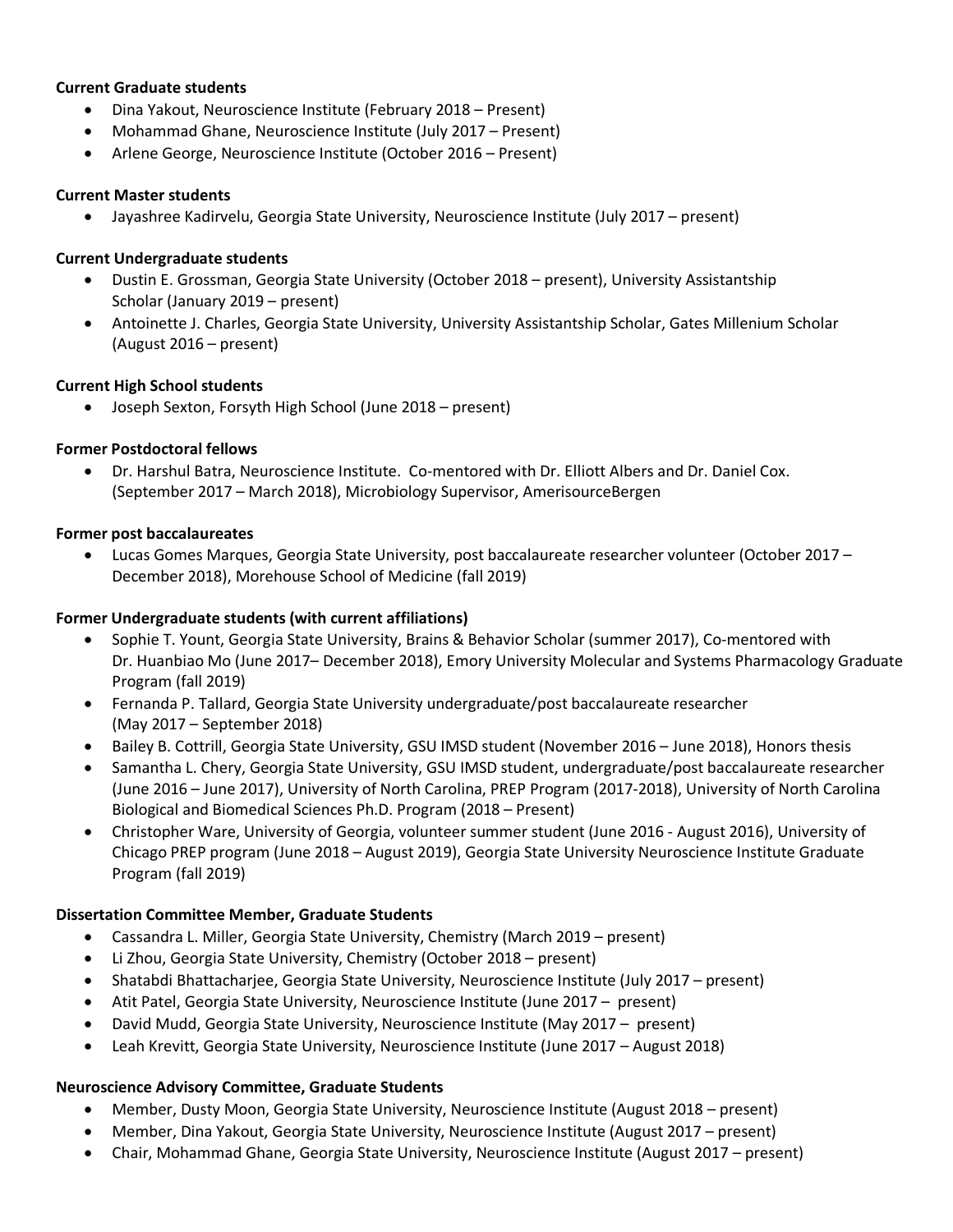• Chair, Arlene George, Georgia State University, Neuroscience Institute (August 2016 – 2018)

#### **Dissertation Committee Member, Masters Students**

• Katherine F. Bechdol, Georgia State University, Department of Nutrition (March 2019 – present)

#### **Masters Non-Thesis Mentor**

- Sean M. Walsh, Georgia State University, Biology (BIOL 8888, spring 2019)
- Antoinette M. Morris, Georgia State University, Biology (BIOL 8888, fall 2017)

#### **Masters Non-Thesis Reader**

- Nicholas M. McGregor, Georgia State University, Biology (spring 2019)
- Justin K. Messex, Georgia State University, Biology (spring 2019)
- Michael C. Okoro, Georgia State University, Biology (spring 2019)

#### **Undergraduate Thesis Mentor**

• Bailey Cottrill, Georgia State University (NEUR 4880, spring 2018)

#### **GSU ION Program Mentor**

• Joseph Sexton, Forsyth High School (summer 2018)

#### **SELECTED HONORS AND AWARDS FOR GRADUATE/UNDERGRADUATE/HIGH SCHOOL STUDENTS**

- Arlene George (Graduate),  $42^{nd}$  Annual Meeting of the Japan Neuroscience Society Travel Award, 2019
- Antoinette Jasmine Charles (Undergraduate), GSU's Outstanding Student for 2019
- Antoinette Jasmine Charles (Undergraduate), *Nu Rho Psi* National Undergraduate Research Grant (2018)-**\$1,000 award**. 1 of 4 students nationally.
- Arlene George (Graduate), Brains & Behavior Fellowship (August 2018 present)
- Antoinette Jasmine Charles (Undergraduate), MedPREP@Emory Scholar program (summer 2018)
- Sophie Yount (Undergraduate), REU Program Indiana University of Bloomington (summer 2018)
- Mohammad Ghane (Graduate), Science ATL Communication Fellowship (July 2018 present) -**\$600 stipend**
- Antoinette Jasmine Charles (Undergraduate) GSU Goldwater Scholarship Nominee, Goldwater Scholarship Honorable Mention (2017)
- Antoinette Jasmine Charles (Undergraduate), NYU Summer Undergraduate Research Program (SURP) at the Sackler Institute at NYU School of Medicine (summer 2017)
- Bailey B. Cottrill (Undergraduate), Marcus Autism Center Undergraduate Practicum Training (summer 2017)
- Bailey B. Cottrill (Undergraduate), Phi Mu Foundation Academic Scholarship (June 2017)
- Dina Yakout (Graduate), 2CI Neurogenomics Fellowship (August 2016 present)
- Mohammad Ghane (Graduate), 2CI Neurogenomics Fellowship (August 2016 present)

#### **COURSES TAUGHT AT GEORGIA STATE UNIVERSITY**

- NEUR 8050-Skills for Professional Neuroscientists (3 credits), spring 2019
- NEUR 6115/4115/4115H, BIOL 6115/4115/4115H-Medical Neuroanatomy (4 credits), fall 2017, fall 2018
- NEUR 6015/4010/4010H, BIOL 6930-Cellular and Molecular Neuroscience (4 credits), spring 2017, spring 2018

#### **Mentoring-based courses**

- NEUR 9920-Advanced Directed Readings (3 credits), spring 2018, summer 2018, fall 2018
- BIOL 8888-Non-Thesis Master's Research (4 credits), spring 2019
- NEUR 4980-Undergraduate Neuroscience Research, fall 2016, spring 2018, fall 2018
- NEUR 4880-Honors Thesis Research (3 credits), spring 2018
- NEUR 4870-Honors Thesis Research (3 credits), fall 2017

#### **Guest Lectures**

• NEUR 6015/4010/4010H, BIOL 6930-Cellular and Molecular Neuroscience, spring 2019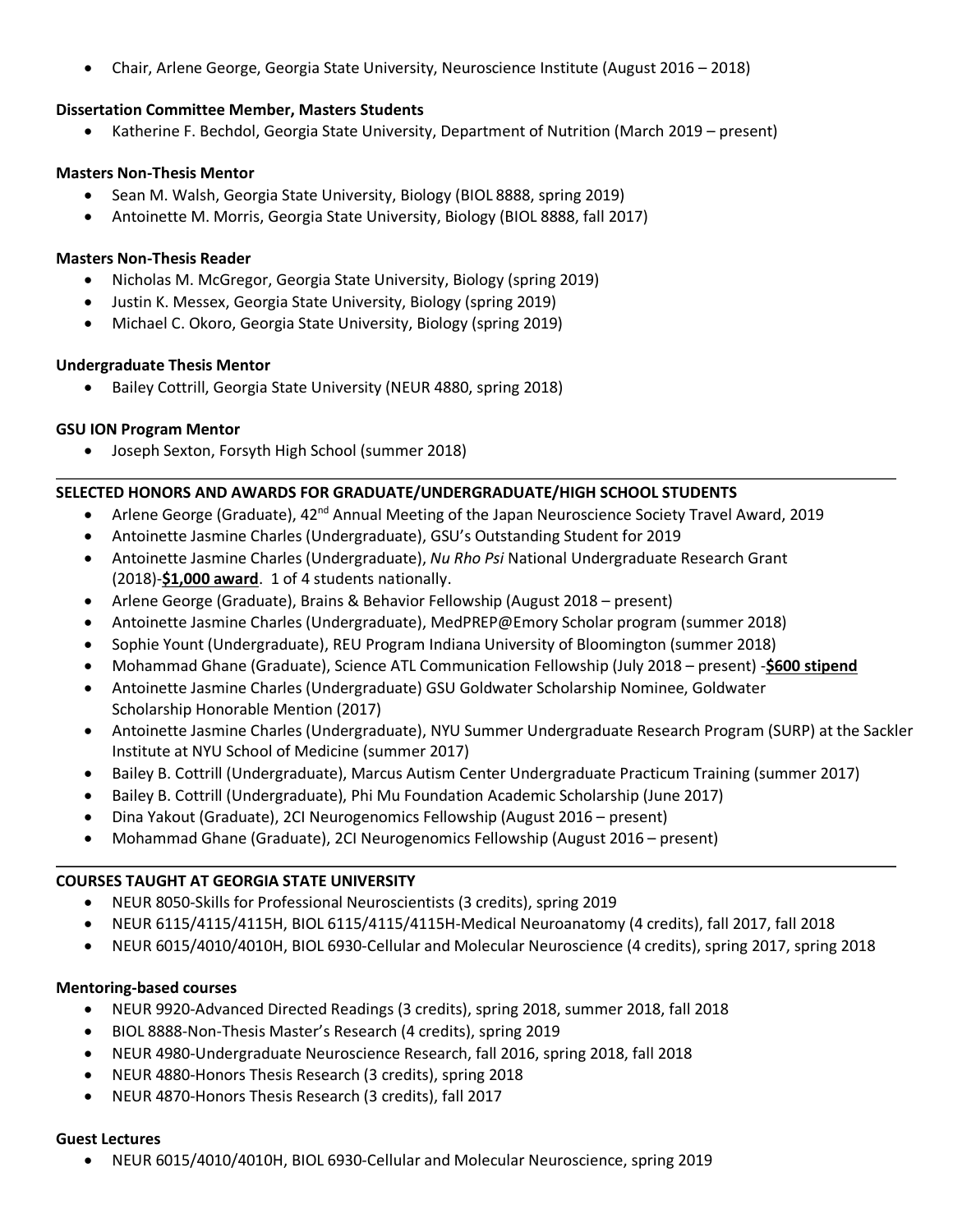• NEUR 4200/4200H/6200, BIOL 4200/4200H/6200-Neuroscience of Memory, fall 2018

## **PREVIOUS TEACHING EXPERIENCE**

- **University of North Carolina-Chapel Hill, Chapel Hill, NC.** 2011 2015 *UNC Graduate and Medical Student Rotation Mentor*
- **North Carolina State University.** 2015 *Exam/Quiz Proctor*
- **University of North Carolina-Chapel Hill, Chapel Hill, NC.** 2012 2013 *UNC Post baccalaureate Research Education Program (PREP) Student Mentor*
- **Clarkson University Department of Chemistry Potsdam, NY**. 2001 2002 CM105-*General Chemistry Lab, Teaching Assistant*

#### **ADMINISTRATION AND SERVICE**

#### **Department**

- Brains & Behavior Ambassador, 2017 Present
- 2CI Neurogenomics Fellows Committee, 2017 Present
- Undergraduate Program Committee, 2018 2019
- Neuroscience Institute Committee on Research & Facilities, 2016 2019
- Neuroscience Institute Faculty Search Committee, 2017 2018
- Neuroscience Institute Faculty Search Committee, 2016 2017

#### **Department** *ad hoc committees*

- Neuroscience Institute Research Focus Group, 2018
- Brains & Behavior Fellowship Pre-Selection Committee, 2017

#### **University**

- Volunteer Judge, Georgia State Undergraduate Research Conference, 2018, 2019
- Proposal Reviewer, Georgia State Undergraduate Research Conference, 2017

#### **Former Institutions**

- University of Wisconsin-Madison, Molecular and Cellular Pharmacology Steering Committee. 2003 2007
- University of Wisconsin-Madison, Vilas Fellowship Peer Review Committee. 2006

#### **MEDIA**

#### **EurekAlert.** 2018

Single protein on-off switch controls learning flexibility and acquisition of new memories https://www.eurekalert.org/pub\_releases/2018-05/uob-spo052918.php

## **Science Daily.** 2018

Memory depends on protein 'off-switch' https://www.sciencedaily.com/releases/2018/05/180531131057.htm

#### **Medical Xpress.** 2018

Single protein on-off switch controls learning flexibility and acquisition of new memories https://medicalxpress.com/news/2018-05-protein-on-off-flexibility-acquisition-memories.html **Daily Mail.** 2018 Switching a single protein 'on' and 'off' controls our ability to learn – and fixing it could offer hope to Alzheimer's sufferers

http://www.dailymail.co.uk/health/article-5791507/Switching-single-protein-controls-ability-learn-adapt.html

#### **Georgia State University Research Office.** 2018

Study reveals protein longevity in the brain controls flexible learning